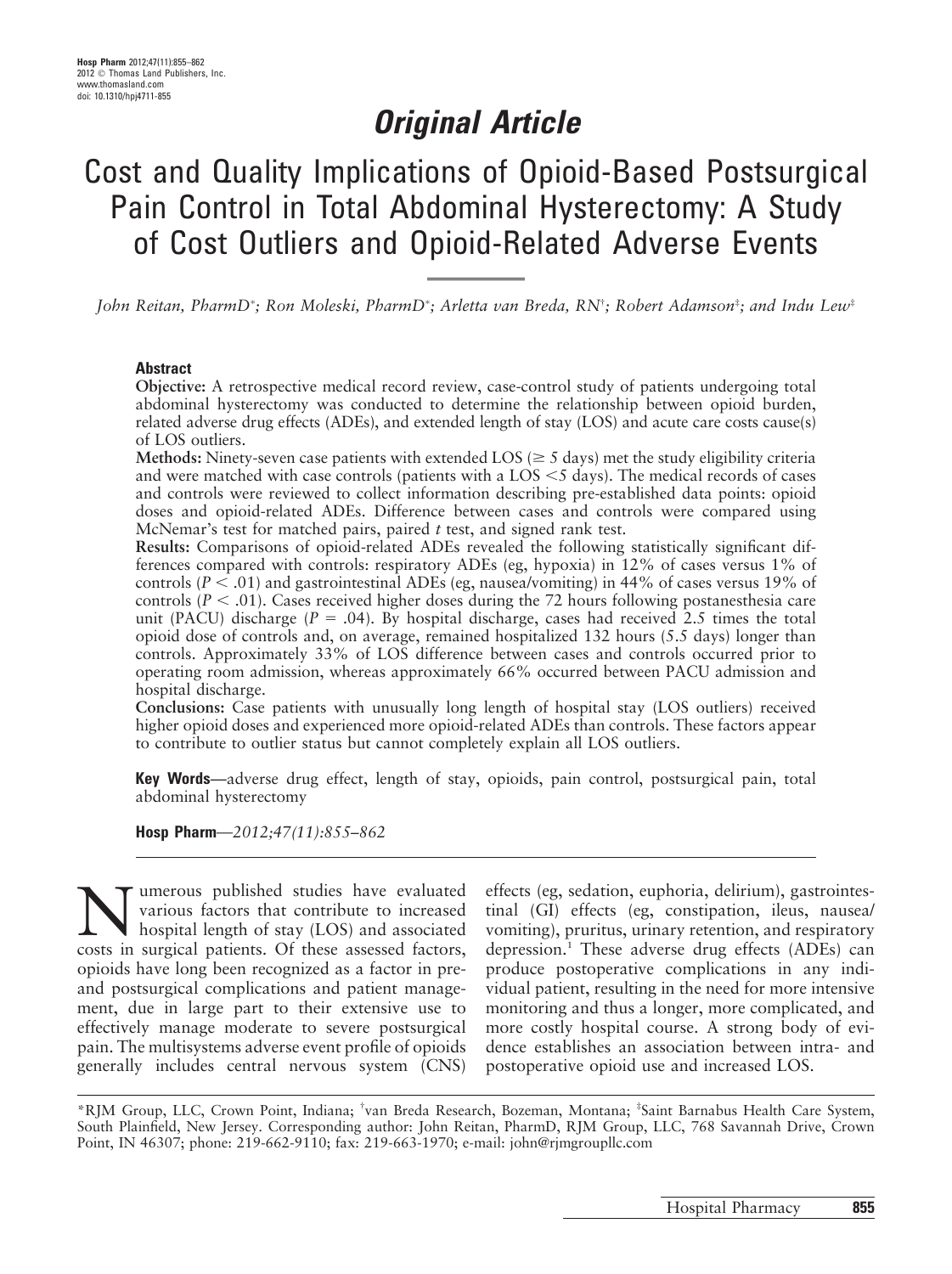The incidence of opioid-related ADEs varies in frequency and severity. Certain complications, such as respiratory depression, delirium, and postoperative ileus (POI), are strongly associated with increased LOS.<sup>2,3</sup> POI, a predictable delay in GI motility that occurs after abdominal surgery and is exacerbated by opioids, is associated with a greater incidence of postsurgical morbidity and is considered a common reason for increased LOS or readmission.4-6

Independent, patient-specific risk factors that contribute to extended LOS include sleep apnea, malignancy, age greater than 65 years, urgent hospital admission, presence of diabetes mellitus, and diagnostic codes suggesting respiratory, gastrointestinal, and genitourinary ADEs and inadequate pain control.3 One study of cost outliers (subgroup of patients who utilize a disproportionate amount of resources) among persons undergoing gastric bypass demonstrated that comorbidities (especially diabetes, sleep apnea, and degenerative joint disease) were associated with increased hospital costs and LOS.7 Use of intra- and postoperative opioids may exacerbate these predisposing risk factors, predictably leading to an increased LOS. As such, identification of comorbidities that place patients at a greater risk of experiencing an opioidrelated adverse event can guide clinicians to utilize an opioid-sparing regimen in these patients, helping to better ensure positive outcomes while controlling hospital costs.

The current study describes a retrospective medical record review, case-control study that was conducted to determine the occurrence of and cause(s) of cost outliers in a group of patients undergoing total abdominal hysterectomy (TAH) in a large health system of acute care hospitals. Because opioid use is common in patients undergoing TAH, the primary objective of this study was to assess the relationship between opioid burden, related ADEs, and extended LOS as well as acute care costs.

## **METHODS**

An electronic database from a large, 6-site acute care health system was queried to identify all patients undergoing a TAH procedure (ICD-9 68.49) during a 4-year period (January 1, 2007 to December 31, 2010). Patients who met the pre-established criteria as an outlier for TAH (defined by longest LOS  $\geq 5$ days]) were identified. LOS was determined by standard criteria accepted by the health care industry and payers and did not include any time in the emergency department (ED) for the covered hospital stay. Patients who met the eligibility criteria were assigned case numbers. The patient with the longest LOS was identified as case 1, the second longest as case 2, and so on. Similarly, a second cohort of 97 control patients ( $\text{LOS} < 5$  days) was randomly selected from the remaining (nonoutlier) population of TAH patients and was ''matched'' with the case group based on predetermined criteria (see below) to allow a comparion between groups that were as similar as reasonably possible. A record review of the 97 cases and 97 matched controls was conducted and compared to identify specific contributing factors to outlier status.

## Patient Selection

Female patients aged 18 to 80 years were included if they underwent a TAH (ICD-9 68.49) performed between January 1, 2007 through December 31, 2010. Patients were excluded if they had procedures other than TAH; underwent laparoscopic, radical, or other hysterectomy; had any evidence of genitourinary cancer (eg, ovarian, cervical, uterine); or underwent procedures prior to January 1, 2007 or after December 31, 2010.

## Matching Cases With Controls

Cases were matched with similar control patients within the remaining TAH (ICD-9 68.49) patients using the following criteria:

- 1. Age: "younger"  $(>18$  to 49 years) or "older"  $($ >49 to 80 years)
- 2. Diabetes mellitus: presence or absence
- 3. Urgency of admission: elective versus urgent or emergency

After the 97 matched pairs of cases and controls were identified, medical records for the included cases and controls were reviewed by clinical chart reviewers/ data collectors who were specifically trained on the protocol. Data were collected and recorded using the approved case report form designed for this study.

### Data Elements

Medical records of the matched pairs were examined and reviewed for the following data points:

- 1. Patient demographics (eg, age, body mass index [BMI] status)
- 2. Insurance type
- 3. Admission type (ie, emergency, urgent, elective)
- 4. Duration of surgical procedure
- 5. LOS (time of admission to discharge, excluding any time in the ED)
- 6. Total patient charges
- 7. Opioid use
- 8. Drug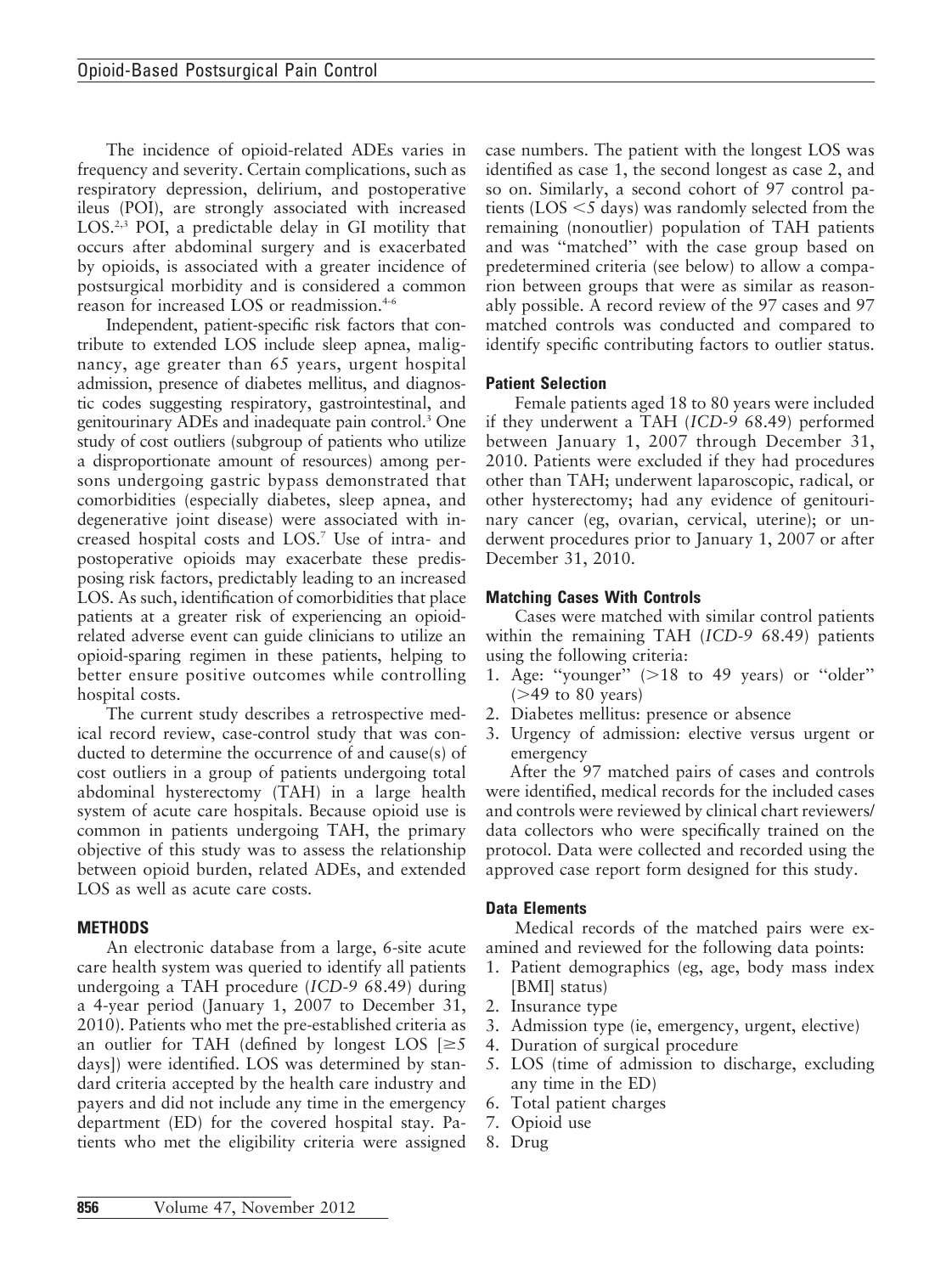- 9. Dose
- 10. Route of administration
- 11. Preoperative (during admission), intraoperative, or postoperative (during admission) use
- 12. Number of doses during admission
- 13. Total dosage for entire admission
- 14. Pain scores (when available) with date obtained
- 15. Opioid ADEs
	- a. Respiratory effects
	- b. Gastrointestinal effects
	- c. Central nervous system effects
	- d. Indicators of inadequate pain control
	- e. Other possible adverse effects

Data were identified and entered into the study case report form when any of the above terms relative to opioid ADEs appeared in the patient chart, either as a quantitative data point or qualitative term entered into the notes section of the chart by the health care team managing the patient pre-, intra-, and postoperatively from admission to discharge.

### Data Collection and Analysis

Demographic data elements were collected and recorded in the patient's medical record. Recorded ADEs were grouped into the following categories: respiratory effects (apnea, which included insomnia, sleep disturbance, and hypersomnia), bradypnea, pulmonary insufficiency following surgery and trauma, respiratory complications and hypoxia, gastrointestinal effects (constipation/postoperative ileus, dry mouth, nausea/vomiting, stomatitis), central nervous system effects (nervousness, delirium, confusion, altered mental status, dizziness/vertigo/accidental fall), genitourinary effects (urinary retention/oliguria, nephropathy), other possible adverse effects (hypotension, postoperative bradycardia, rash/itching, opioid dependency), and indicators of inadequate pain control (hypertension, tachycardia, agitation).

Opioid use was assessed by recording all doses indicated in the surgical record and the medication administration record (MAR). (By law, all doses of controlled substances must be recorded in the surgical record and MAR, regardless of drug or method of administration.) Quantification of total opioid ''load'' was determined as follows. Total opioid dosage was first calculated summating all doses recorded in the administration records and, depending on the agent and using standard equi-dosage calculators, converted to the equivalent dosage of intravenous (IV) morphine sulfate. The ''total opioid burden'' was then calculated for the case and control groups for comparison.

Opioid use prior to hospital admission, even when recorded, was not included in data collection. Opioid ADEs were recorded exactly as written in each patient's medical record.

## Financial Analysis

During the record review portion of the evaluation, electronic patient billing records for each patient were analyzed to determine primary cost contributors for patients in each group. Assessed charges represent what was actually billed to the patient or insurance company.

Patient-billed amounts were compared between the 2 groups to determine significance of any of the cost contributors. This analysis included a review of charges by type and quantity, as well as an evaluation of payer mix and differences based on payer mix. Total admission costs were determined by the total billing for that admission in the billing database.

## Statistical Methods

Baseline characteristics measured on an interval scale (eg, BMI) were compared using the paired  $t$  test, whereas those measured on categorical scales (eg, race) were compared using McNemar's test for matched pairs. For risk factors defined on categorical scales (eg, presence of nausea), the difference between cases and controls for incidence of possible opioidrelated ADEs was compared using McNemar's test for matched pairs. For risk factors defined on interval scales (eg, duration of surgery), different scores were calculated by subtracting the value for each control from the matched case. Differences in hospital charges and payments were tested for statistical significance using the paired  $t$  test as the resulting difference score was normally distributed. Because equi-analgesic opioid units (opioid burden) were not normally distributed (as determined by Kolmogorov D), comparisons were made using the signed rank test.

## RESULTS

A total of 3,654 patients met the study entry criteria. Of these, 2,241 patients were treated at the 2 largest sites within the 6-site acute care health care system. Due to the availability of electronic medical records and to minimize variability across sites, only these patients (case outliers and controls) were included in the study.

Baseline demographics (Table 1) were similar in the case outliers and control groups, with the exception of private insurance, which was more prevalent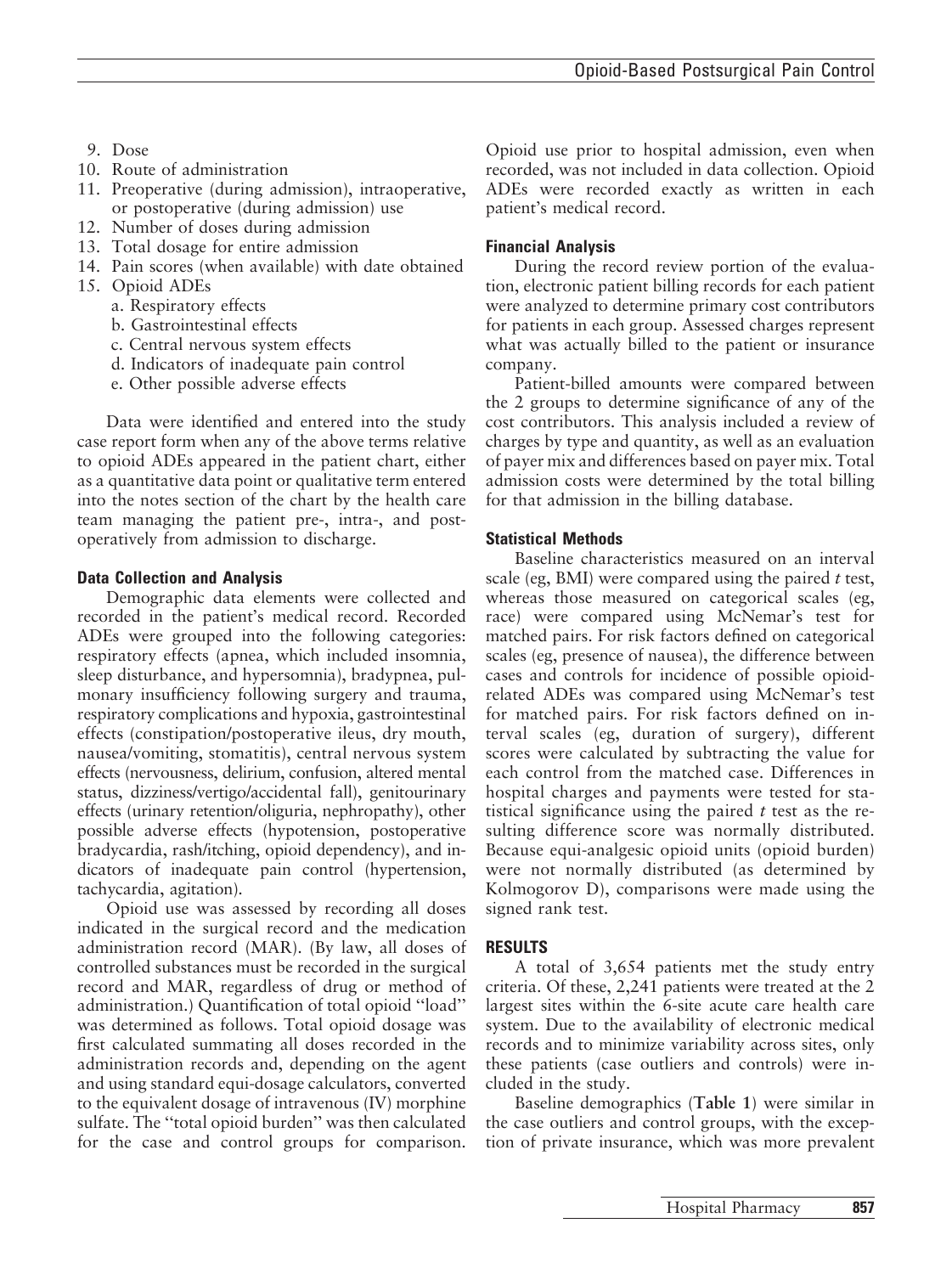|                           | <b>Outliers</b><br>$n = 97$ | Controls $n = 97$ |                  |
|---------------------------|-----------------------------|-------------------|------------------|
|                           | Mean $(SD)$                 | Mean $(SD)$       | $\boldsymbol{P}$ |
| Age, years                | 49.6 (10.2)                 | 48.7(7.8)         | .64 <sup>a</sup> |
| Height, m                 | 1.6(0.1)                    | 1.6(0.1)          | .59 <sup>a</sup> |
| Weight, kg                | 82.9 (23.6)                 | 78.6 (16.8)       | .15 <sup>a</sup> |
| Body mass index $(kg/m2)$ | 31.2(8.6)                   | 29.7(6.1)         | .15 <sup>a</sup> |
|                           | $n$ (%)                     | $n$ (%)           | P                |
| White race                | 58 (60%)                    | 60 $(62\%)$       | .76 <sup>b</sup> |
| Diabetes                  | 13(13%)                     | $10(10\%)$        | .26 <sup>b</sup> |
| Private insurance         | 73 (75%)                    | 94 (97%)          | $\overline{<}01$ |

Table 1. Baseline characteristics of outliers and controls

 ${}^{\text{a}}$ Paired t test.

McNemar's test for matched pairs.

in the control  $(97\%)$  versus the case outlier  $(75\%)$ group  $(P < .01)$ .

With respect to time parameters outlined in Table 2, the outlier group (vs control group) had longer LOS; it was 3 times longer than the control group (191.6 vs 60.1 hours;  $P < .01$ ). The outlier group also had greater time in hospital prior to operating room (OR) admission (44.7 vs 3.4 hours;  $P < .01$ ) and prolonged time from postanesthesia care unit (PACU) to hospital discharge (142.0 vs 51.4 hours). No difference in OR or PACU time was noted between the outlier and control groups.

With regard to opioid-related outcomes (Table 3 and 4), the outlier group had a markedly higher incidence of gastrointestinal ADEs (44% vs 19%;  $P \leq$ .01) and respiratory ADEs (12% vs 1%;  $P < .01$ ) compared with the control group. Inadequate pain control was reported in 12% of cases versus 6% of controls ( $P = .16$ ). Overall, the outlier group received twice the amount of opioids, expressed in terms of IV morphine, compared with the control group. The difference in total opioid use occurred prior to the OR and following discharge from the PACU. When comparing opioid burden prior to going to the OR, only 16 of 97 controls received any opioid as compared to 40 of 97 outliers ( $P < .01$ ). When all patients admitted from the ED were eliminated, the trends for greater time prior to entry into OR and time after OR, as well as total opioid use and opioid ADEs, were the same, indicating that emergency admission did not have an impact on the results. As noted in Table 5, the outlier group (vs control group) had higher total charges (\$14,289 vs \$5,745), direct charges (\$9,385 vs \$3,854), and total payments (\$14,379 vs \$5,684).

#### DISCUSSION AND CONCLUSION

Analysis of LOS and cost outliers relating to opioid use and the efforts to eliminate or manage factors that prolong hospitalization represent an important approach to improving the overall quality and efficiency of care among surgical patents. To better understand factors contributing to increased resource

|  |  |  | Table 2. Entire length of hospital stay segments for outliers and controls |  |  |  |  |  |  |
|--|--|--|----------------------------------------------------------------------------|--|--|--|--|--|--|
|--|--|--|----------------------------------------------------------------------------|--|--|--|--|--|--|

|                                   | <b>Outliers</b> |              | Controls |             |                     |
|-----------------------------------|-----------------|--------------|----------|-------------|---------------------|
|                                   | n               | Mean $(SD)$  | n        | Mean $(SD)$ |                     |
| Time from admission to OR, hours  | 96              | 44.7 (67.6)  | 96       | 3.4(3.1)    | $< 0.01^{\circ}$    |
| OR time, hours                    | 95              | 2.4(1.0)     | 96       | 2.3(0.8)    | .28 <sup>a</sup>    |
| PACU time, hours                  | 93              | 2.9(2.1)     | 96       | 3.1(1.8)    | .11 <sup>a</sup>    |
| PACU to hospital discharge, hours | 93              | 142.0 (77.0) | 96       | 51.4(12.4)  | $\leq 0.01^{\circ}$ |
| Entire length of stay, hours      | 97              | 191.6 (88.4) | 97       | 60.1(12.4)  | $\leq 01^\circ$     |

 $Note: OR = operating room; PACU = postanesthesia care unit.$ <sup>a</sup>Paired t test.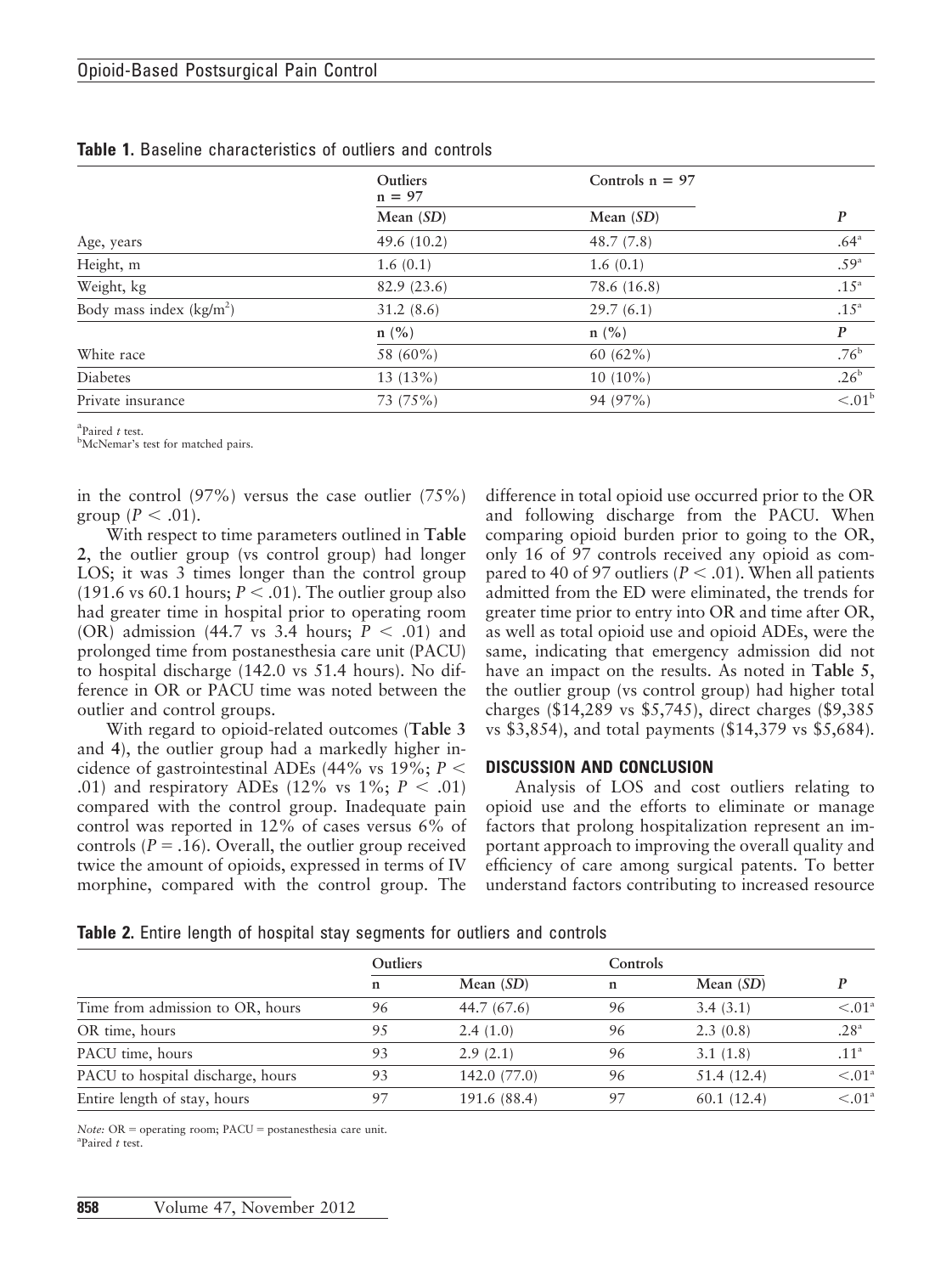| Adverse effect                        | Outliers $(n=97)$      | Controls $(n=97)$ |                |
|---------------------------------------|------------------------|-------------------|----------------|
|                                       | $\overline{n}^{a}$ (%) | $n^a$ (%)         | P <sup>b</sup> |
| Respiratory effects                   | 12(12)                 | 1(1)              | < 0.01         |
| Pulmonary insufficiency               | 3                      | $\mathbf{0}$      |                |
| Respiratory complications             | 5                      | $\theta$          |                |
| Hypoxia                               | 6                      | $\mathbf{1}$      |                |
| Gastrointestinal effects              | 43 (44)                | 18 (19)           | < 0.01         |
| Constipation/postoperative ileus      | 26                     | $\overline{2}$    |                |
| Nausea/vomiting                       | 35                     | 19                |                |
| Central nervous system effects        | 5(5)                   | 3(3)              | 0.48           |
| Nervousness                           | 3                      | 1                 |                |
| Altered mental status                 | 3                      | 1                 |                |
| Dizziness/vertigo/accidental fall     | $\overline{2}$         | 3                 |                |
| Genitourinary effects                 | 3(3)                   | 4(4)              | 0.71           |
| Urinary retention/oliguria            | 3                      | 3                 |                |
| Nephropathy                           | $\overline{0}$         | 1                 |                |
| Other possible adverse effects        | 11(11)                 | 11(11)            | 1.00           |
| Hypotension                           | $\overline{4}$         | 1                 |                |
| Postoperative bradycardia             | $\mathbf{1}$           | $\overline{0}$    |                |
| Rash/itching                          | 7                      | 11                |                |
| Indicators of inadequate pain control | 12(12)                 | 6(6)              | 0.16           |
| Hypertension                          | 4                      | 3                 |                |
| Tachycardia                           | 8                      | 5                 |                |
| Agitation                             | 4                      | $\overline{2}$    |                |

Table 3. Proportion of outliers and controls identified to experience an adverse effect by adverse effect category and number of adverse effects identified

<sup>a</sup>Indicates number of effects, not number of patients.

<sup>b</sup>McNemar's test for matched pairs.

utilization in postsurgical patients, we examined the degree to which opioid burden and related ADEs were responsible for unusually long LOS and charges among patients undergoing TAH in an acute care health system.

In this group of TAH patients, those who were LOS outliers were found to have more complicated admissions based on an extended time in the hospital prior to surgery. In addition, time from admission to surgery was longer in the outlier patients compared with controls. This may indicate that the outliers, at baseline, presented with more complications and were potentially sicker than control patients prior to TAH surgery. Overall, the outlier patient group was found to have increased usage of opioid drugs prior to surgery and after PACU and yet was also more likely to have indicators of inadequate pain control, which may also have contributed to the extended LOS. This

finding is most likely related to the fact that, as previously noted, outlier patients had more complicated admissions compared with the matched controls. In addition, the opioid burden (expressed as total mgs morphine sulfate administered during hospitalization) in outlier patients was higher in the 72 hour period post discharge from the PACU. It is therefore not surprising that outlier patients also experienced a higher incidence of opioid-related respiratory and gastrointestinal ADEs. It is clear that as a result of these and other opioid-related complications, use of these analgesics may contribute to longer LOS and higher charges in patients undergoing TAH. As a result, patients in the outlier group (vs control group) had almost a 3-fold increase in hospital charges.

In the current study, the accuracy of the medication administration records, as enforced by control substances regulations, ensured accurate quantification of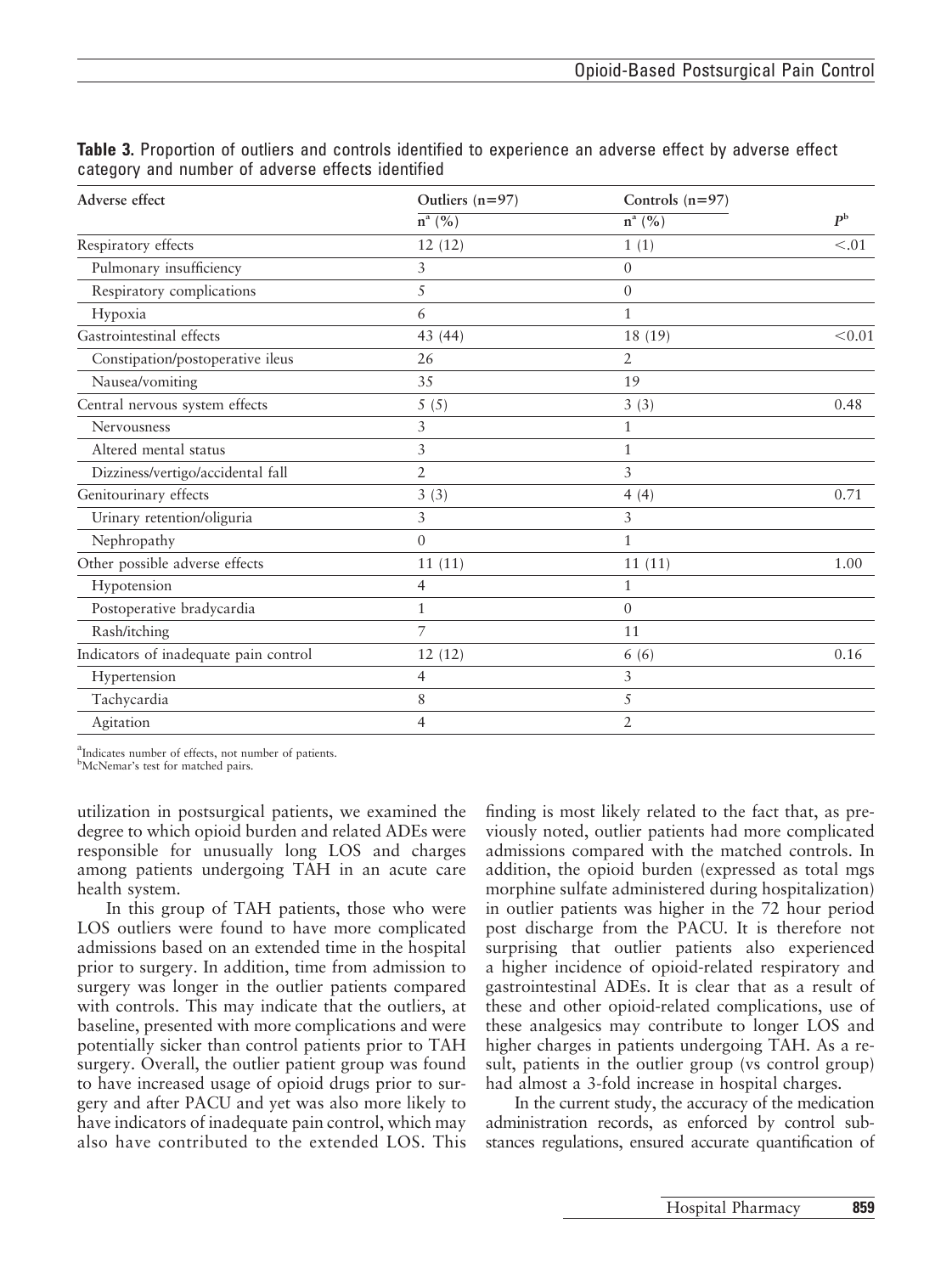| Hospital stay                | Outliers $n = 97$ | Controls $n = 97$ | P                   |
|------------------------------|-------------------|-------------------|---------------------|
|                              | $Median (Q1-Q3)$  | Median $(Q1-Q3)$  |                     |
| Full length of stay          | $9.0(6.8-12.3)$   | $6.3(4.4-9.0)$    | $\leq 0.01^{\rm b}$ |
| Prior to operating room      | $0.0(0.0-0.8)$    | $0.0(0.0-0.0)$    | $\leq 01^{\rm b}$   |
| In operating room            | $2.0(1.0-3.5)$    | $2.0(1.0-2.5)$    | .07 <sup>b</sup>    |
| In PACU                      | $1.3(0.7-2.0)$    | $1.2(0.7-2.0)$    | .87 <sup>b</sup>    |
| 72 hours post PACU           | 4.0 $(2.3 - 7.0)$ | $2.7(1.3-5.3)$    | .04 <sup>b</sup>    |
| More than 72 hours post PACU | $0.0(0.0-0.7)$    | $0.0(0.0-0.0)$    | < 0.01              |

Table 4. Administration of opioids<sup>®</sup> to outliers and controls by hospital stay

 $Note: PACU = postanesthesia care unit.$ 

Opioids quantified in terms of mgs of intravenous morphine sulfate (http://www.ncbi.nlm.nih.gov/pmc/articles/PMC1163279).

<sup>b</sup>Signed rank test.

the opioid load and thus contributed to the reliability of outcomes data. The data presented here are consistent with other reports in the published literature. One study examined the impact of opioid-related ADEs on total hospital costs and LOS and demonstrated that surgical patients experiencing opioidrelated ADEs had significantly increased median total hospital costs (7.4% increase;  $P < .001$ ) and increased median LOS (10.3% increase;  $P < .001$ ) compared with matched non-ADE controls.<sup>1</sup> The increased costs attributable to ADEs, by surgery type, were orthopedics (\$861.50), general surgery (\$676.51), and obstetrics/gynecology (\$540.90). Similarly, increased LOS attributable to ADEs, by surgery type, included general surgery (0.64 days), orthopedics (0.52 days), and obstetrics/gynecology (0.53 days). Higher doses of opioids were associated with increased risk of experiencing ADEs.<sup>2</sup> A similar study of more than 60,000 patients receiving opioids during surgical hospitalization also found that patients who experienced opioid-related ADEs (the most common being nausea/ vomiting, rash, hives, itching) had statistically significant increases in LOS (0.53 days;  $P < .01$ ) and total hospital costs (16%;  $P < .001$ ).<sup>3</sup> An analysis of a large national database revealed that patients with coded POI experienced an increase in LOS (an additional 6 days) and higher health care costs (an additional \$9,417) per hospital stay compared with patients without coded POI.<sup>6</sup> Postoperative delirium, considered one of the most common postsurgical complications in older patients, is also associated with increased morbidity and LOS, as well as increased mortality and likelihood of nursing home placement.<sup>8</sup> Similarly, an analysis of cost outliers was conducted in an institution that used a clinical pathway for gastric bypass surgery.9 The data revealed that despite use of the clinical pathway, 16% of patients in the study were cost outliers and that the factors associated with increased hospital costs included severe medical comorbidities, notably diabetes and sleep apnea and the occurrence of major postoperative complications.

In a previously published study of 4,108 admissions to a stratified random sample of 11 medical and surgical units in 2 tertiary care hospitals over a 6-month period, investigators found that 29% of preventable ADEs were associated with analgesics (the most common of which was morphine), which were associated with an increase in LOS and costs.10 For preventable ADEs, the increases were 4.6 days in LOS, with annual costs (in pre-1997 dollars) attributable to all ADEs and preventable ADEs totaling

Table 5. Hospital charges, costs, and reimbursements for outliers and controls

|                | <b>Outliers</b><br>$(n = 97)$ | Controls<br>$(n = 97)$ |                       |
|----------------|-------------------------------|------------------------|-----------------------|
|                | Mean $(SD)$                   | Mean $(SD)$            |                       |
| Total charges  | 14,289 (6,729)                | 5,745 (1,502)          | $\leq 01^{\circ}$     |
| Direct costs   | 9,385(4,730)                  | 3,854(1,048)           | $< 0.01$ <sup>a</sup> |
| Total payments | 14,379 (7,991)                | 5,684(2,842)           | $< 0.01$ <sup>a</sup> |

 ${}^{a}$ Paired  $t$  test.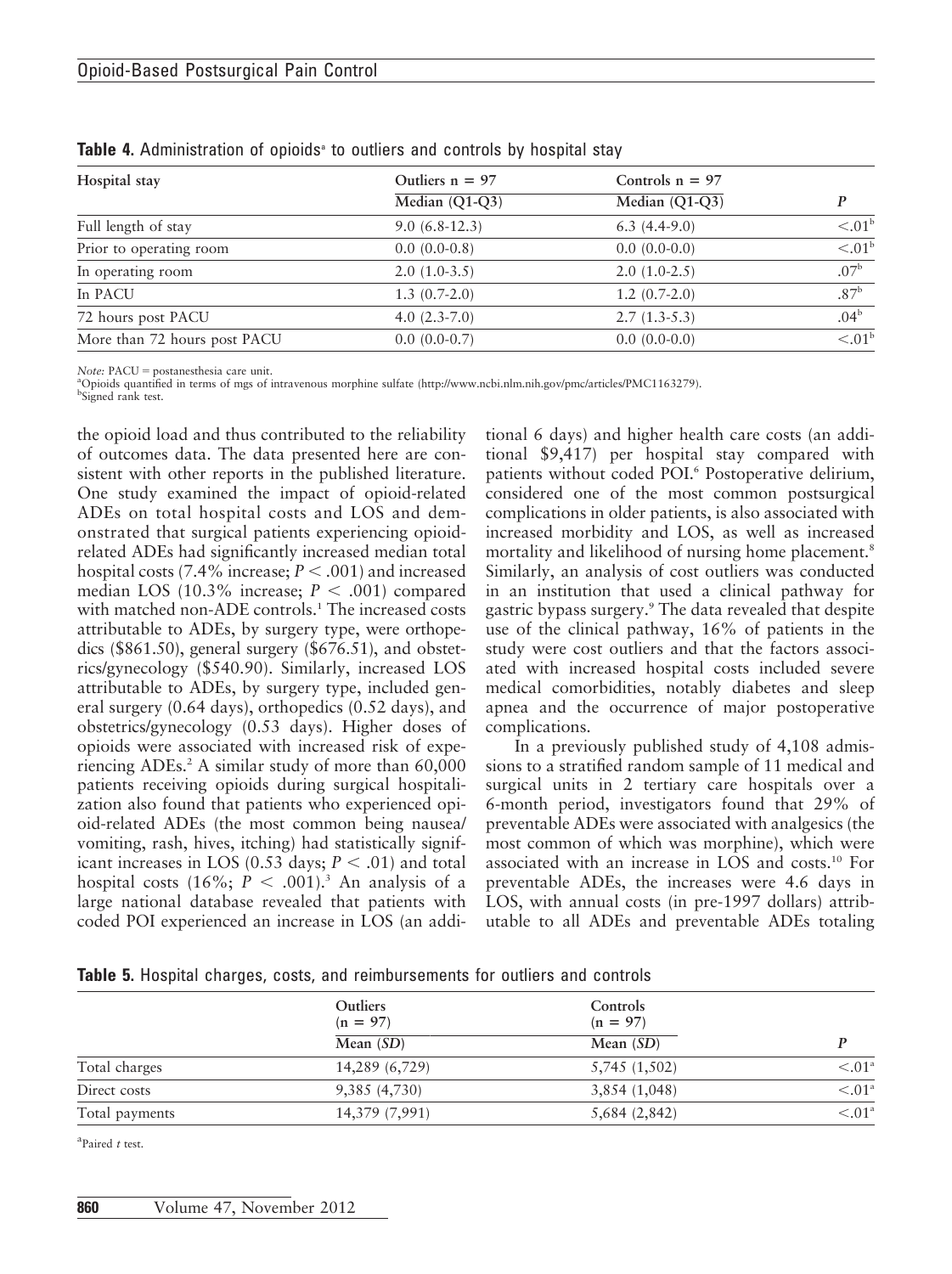Hospital Pharmacy 861

\$5.6 million and \$2.8 million, respectively.<sup>10</sup> Although this study was published more than 15 years ago, studies conducted since then, including the findings in the current study, indicate that opioidrelated ADEs continue to have substantial impact on patient outcomes and health care costs.

As previously noted, studies have been conducted that demonstrate that opioids are associated with extended LOS.<sup>2,3</sup> Researchers in one study, using methodologies similar to these reported here (ie, retrospective matched case cohort study using data from computerized medical records with primary outcomes of costs and hospital LOS associated with opioidrelated ADEs), reported that patients with ADEs related to opioids had increased median total hospital costs (7.4% increase; 95% CI, 3.83 to 10.96;  $P <$ .001) and increased median LOS (10.3% increase; 95% CI, 6.5 to 14.2;  $P < .001$ ) compared with matched non-ADE controls.2 For patients undergoing obstetrical/gynecological surgeries, the increased cost attributable to opioid-related ADEs was \$540.90 (95% CI, 281.40 to 800.40) and increased LOS attributable was 0.53 days (95% CI, 0.33 to 0.72). In addition, a critically important finding of this study was that opioid-related ADEs following surgery occurred more frequently in patients who received higher dose of opioids. Yet another study examining costs associated with opioid-related errors involving patient-controlled analgesia found the most costly cause of error to be related to opioid ADEs (\$13,803), where harmful events were approximately 250 times more costly than nonharmful events (\$6,943 vs  $$28$ ).<sup>11</sup> Although this particular study focused on medication errors, the findings here reaffirm the association between opioid-related ADEs and increased costs. From these data and the data from the current study, it is found that opioid use contributes to higher rates of complications and increased LOS in surgical patients undergoing hospitalization. Hospital pharmacy programs that involve clinical pharmacist interventions focused on implementation of opioid protocols as well as incorporation of alternative pain management strategies, such as use of regional anesthesia, $12$  and other therapies such as nonsteroidal anti-inflammatories could be beneficial in optimizing opioid use in the hospital setting. Our findings are consistent with the above mentioned studies but appear different due to our study design. We identified all patients with long LOS ( $\geq$ 5 days) and compared them with patients with normal LOS in an attempt to identify factors that may have impacted the LOS. Among other factors, we found that gastrointestinal

and respiratory adverse events were significantly more common in patients with long LOS.

Although the current study provides important clinical insights regarding the impact of opioid use on LOS and costs in patients undergoing TAH, several limitations should be considered. First, with the exception of BMI (which may be used to indicate potential obesity) and diabetes, data on other comorbidities (eg, sleep apnea, age-related illnesses such as osteoporosis and osteoarthritis) that may impact opioid-related outcomes were not captured. Surgical technique and the skill of the surgeon, which may have impacted predisposition to opioid-related ADEs, LOS, and costs, were also not captured or quantified. In addition, because this was a retrospective chart review study, the specific factors that affected the early admissions rate in the study group versus the control group could not be determined.

It interesting to note that subset data analysis eliminating all patients admitted from the ER revealed that the trends for greater time prior to entry into OR and time after OR, as well as total opioid use and opioid ADEs, were the same. This could be related to factors that were outside of the study scope, such as indepth analysis of baseline illness in the ED patients, impact of comorbidities or nosocomial events, overall complication rate post-TAH, or impact of scheduled versus nonscheduled surgery on patient outcomes. Other limitations of the current study include the findings that data recorded into the patient chart varied in both quality and quantity. As such, data such as time to first bowel movement after leaving PACU or patient pain scores were frequently not available for assessment. In addition, time from admission to the OR was greater among the outliers. This may have been because these patients were sicker, had more underlying complications, or were at risk for complications. Again, however, the data to allow determination of the reasons were not available in most of the patient charts, and so no conclusion can be made from the current study. Last, due to personnel resource limitations for data collection, we were unable to cross-check data collection to validate the accuracy of the data. Further investigation, in the form of prospective studies, examining intra- and postoperative opioid use in a larger patient population with various comorbidities is needed to further establish the impact of opioids on patient outcomes and costs in the surgical setting.

In conclusion, this retrospective chart review of TAH patients treated in a large acute care health system demonstrated that outlier patients had more complicated admissions and increased usage of opioid